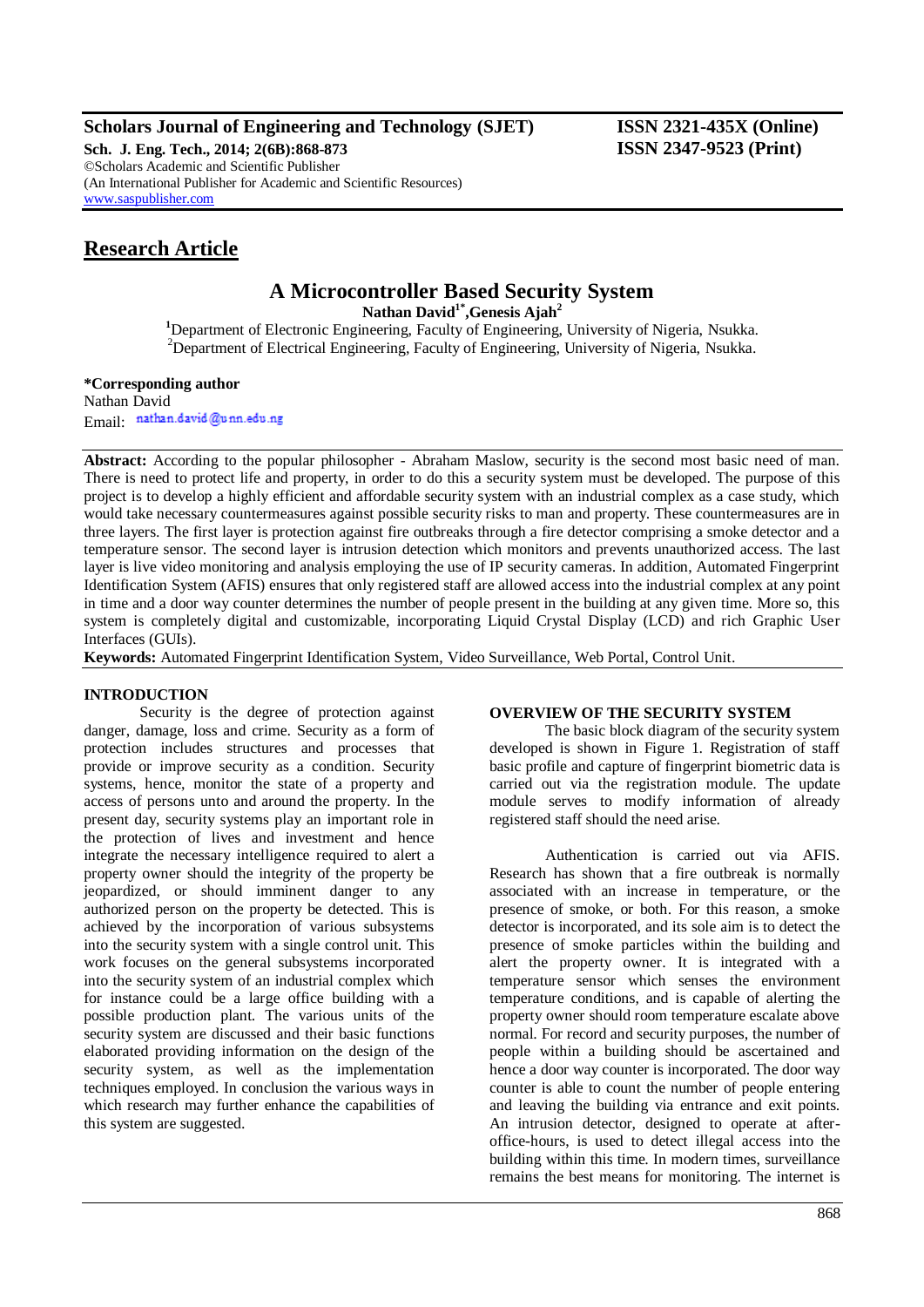also one of the fastest means of communication. This work exploits the features offered by both surveillance and internet communication [1].

In order to achieve this, a web portal is designed with a one-factor authentication system (username and password) which is used to grant users access. Online monitoring of the property is thus possible by the property owner from virtually any part of the world. Some other subsystems integrated into this security system include a water level indicator, whose function is to monitor the level of water within the company tank at all times, and alert the property owner should water be full or empty.



**Fig-1: Block diagram of the security system**

## **DESIGN AND IMPLEMENTATION**

The methods used at arriving at the final design of this system and the components employed revolve around a compromise between effectiveness, compactness, cost and efficiency. The main aim of any security system is to provide effective monitoring, access and reactive services at an affordable price. This work is thus a scaled down model or prototype of a security system for an industrial complex. There are two major modules in the design: the hardware module and the software module. Each of these modules has a defined function and is further divided into sub-modules which work together to achieve the specified goal.

## *SOFTWARE MODULE User Registration and Update*

Staff basic profile and fingerprint biometric data is captured on this section of the software. User information can be updated as need be but the biometric data cannot be updated since this data is always the same for everybody.

#### *Automated Fingerprint Identification System (AFIS)*

This part of the software ensures that only registered users are granted access to the industrial complex. AFIS executes a 1 to n search on the database of registered users to find a match. This search was designed with a well-tested algorithm to reduce the time for search while ensuring that only registered users will have a match.

#### *Web Portal*

A web portal is a web site that functions as a point of access to information in the World Wide Web. A portal presents information from diverse sources in a unified way. Apart from the standard search engine feature, web portals offer other services such as e-mail, news, information, databases and entertainment. Portals provide a way for enterprises to provide a consistent look and feel with access control and procedures for multiple applications and databases, which otherwise would have been different entities altogether. The primary purpose of the web portal developed for this project is to enable remote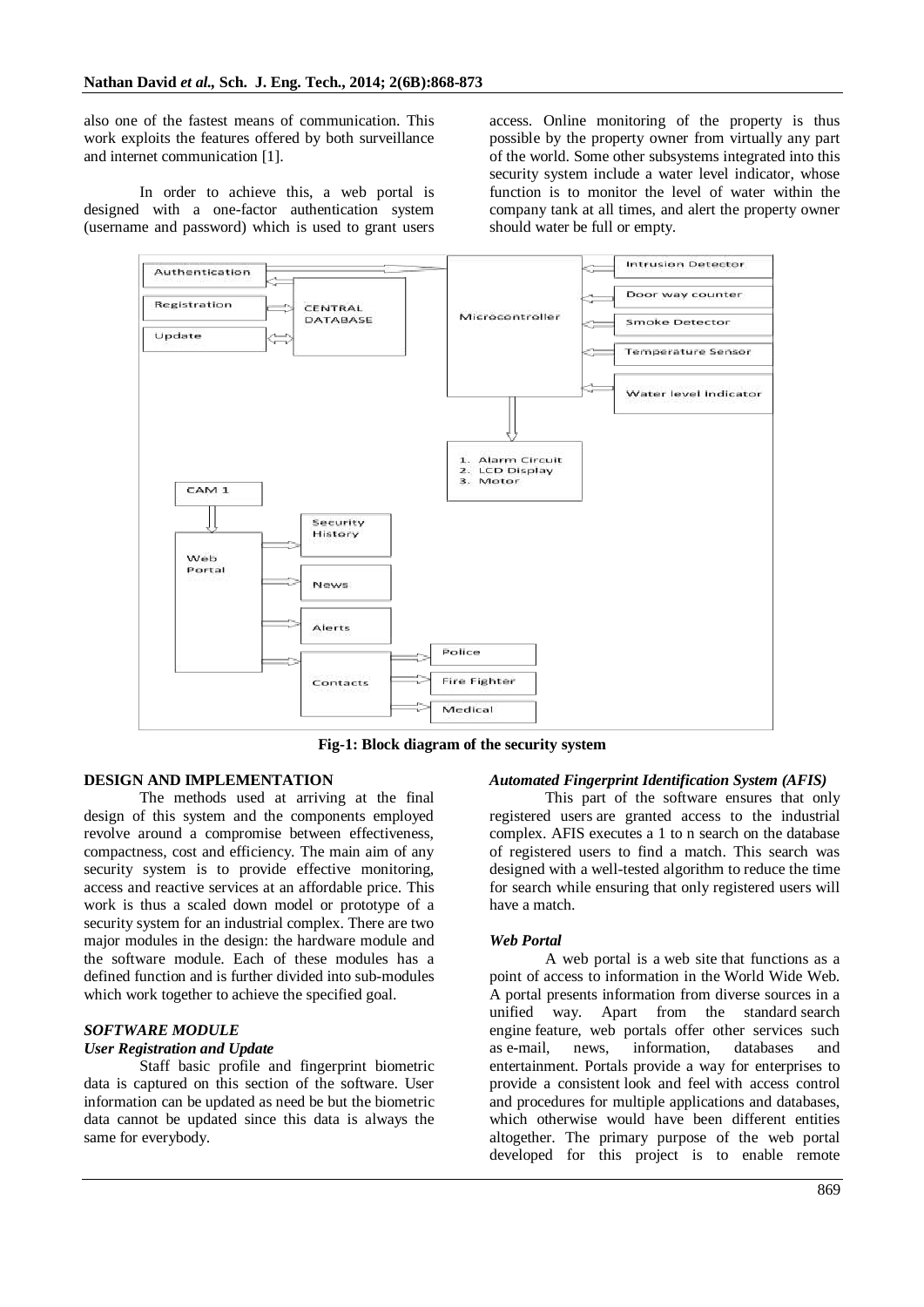monitoring (world-wide) of the environment where the security system is installed. Live video feeds from the IP camera is viewed via the portal. Only authorized individuals have access to the portal.

## *HARDWARE MODULE*

## *The Temperature Sensor*

The temperature sensor used for this design is the LM35 precision Integrated-Circuit (IC) temperature sensors, whose output voltage is linearly proportional to

the Celsius (Centigrade) temperature [2]. The LM35 thus has an advantage over linear temperature sensors calibrated in degrees Kelvin, as the user is not required to subtract a large constant voltage from its output to obtain convenient Centigrade scaling. The LM35 sensor measures environment temperature and compares the voltage output against a set reference voltage with the aid of the LM324 comparator and is shown in figure 2.



**Fig- 2: Circuit diagram of the temperature detection unit**

*The smoke detector*



**Fig-3: Light obscuration photoelectric smoke detector**

A smoke detector is a device that detects smoke, typically as an indicator of fire. Most smoke detectors work either by optical detection (photoelectric) or by physical process (ionization), while others use both detection methods to increase sensitivity to smoke. The smoke detector used in this design is the light obscuration photoelectric type. This detector uses the light dependent resistor (LDR) as its sensor and a lamp as its light source which constantly supplies light to the LDR. With high light intensity, the resistance of the LDR is low.

When smoke particles enter the box, they partially block the amount of light reaching the LDR thereby increasing the resistance of the LDR. The LDR is connected to a voltage comparator which gives a signal if the reference voltage is exceeded. Figure 3 shows how smoke particles affect the path of travel of light particles. The circuit for the smoke detector is shown in figure 4.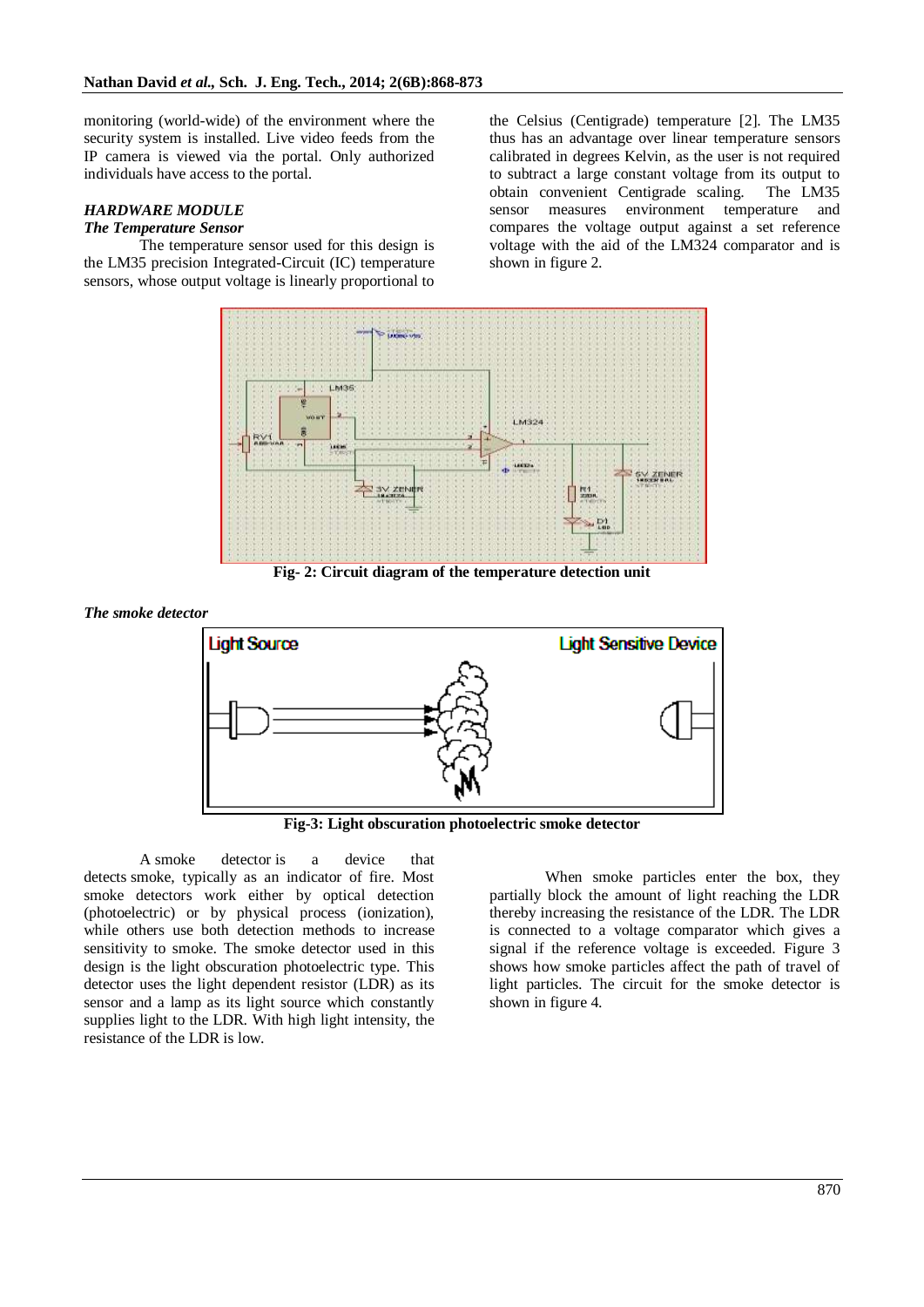

**Fig-4: Smoke detector circuit diagram**

*Door way counter and intruder detector*



**Fig-2: Door way counter circuit diagram**

It is necessary to ascertain the number of staff, as well as visitors within the industrial complex at a particular time. The door way counter senses entrance into and exit from the building by individuals, and displays this information via an LCD. The intrusion detector is used to detect illegal or unauthorized entrance into the industrial complex, the circuit is

shown in figure 6. Both sensors have similar circuit geometry, and employ the use of an IR receiver and IR transmitter to form an optocoupler with a continuous beam. An optocoupler is an electronic device designed to transfer electrical signals by utilizing light waves to provide coupling with electrical isolation between its input and output.

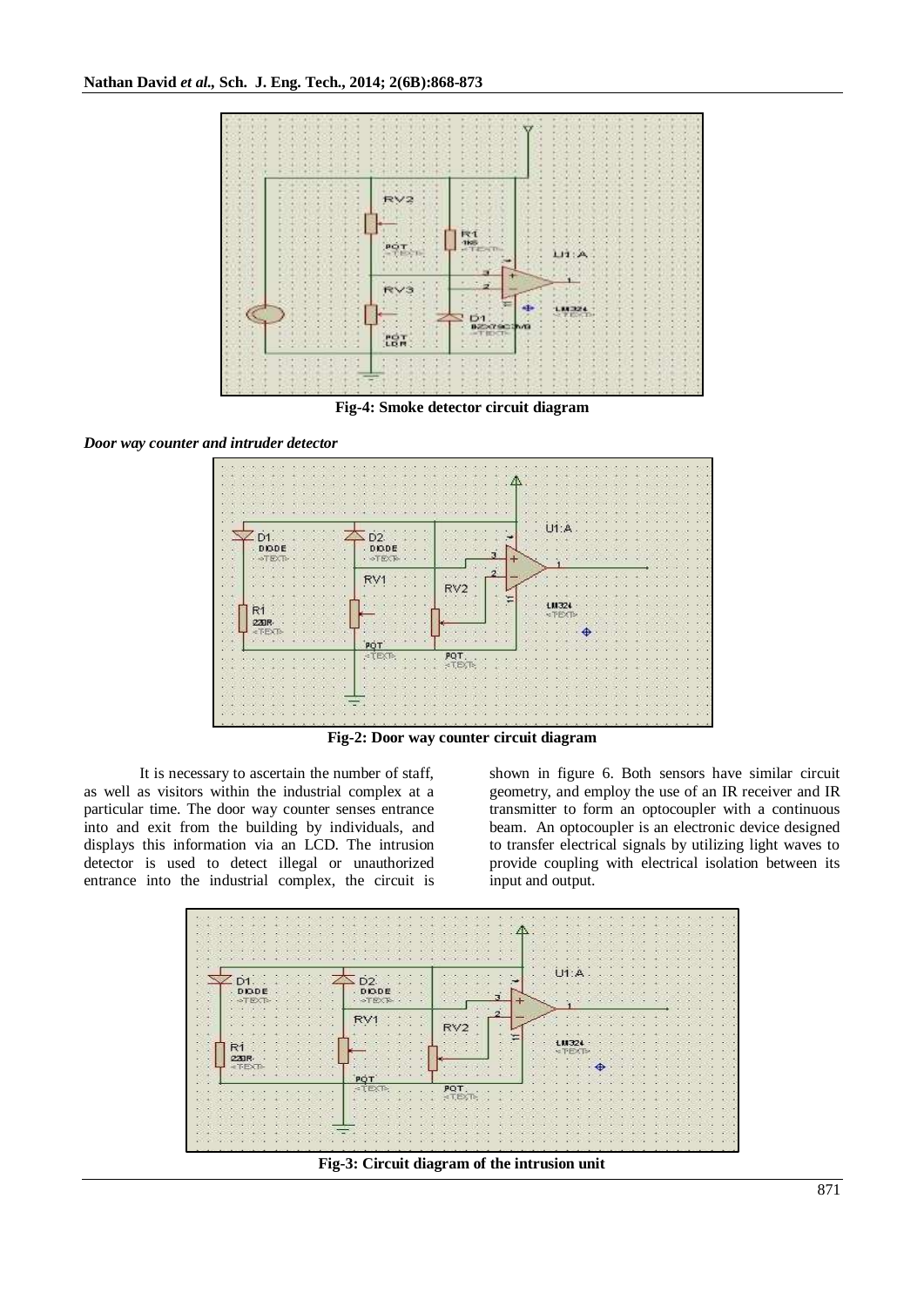In the case of the door way counter, a break of the continuous beam triggers a counter which increments if an entrance is made, or decrements if an exit is made, whereas in the case of the intrusion detector, a break of the continuous beam triggers an alarm. The IR receiver and transmitter are placed at opposing sides of the entrance and exit doorways.

#### *Video Surveillance*

Surveillance refers to is the monitoring of the behavior, activities, or other changing information, usually of people. The surveillance system developed for this security systems makes use of IP cameras. The IP camera provides video recording and rotary vision which allows it to view different angles of the building.

#### *Automated Fingerprint Identification System (AFIS)*

A finger print scanner is used to capture the fingerprint biometric data of staff during the registration process, as well as during authentication at entrance and exit points. The fingerprint scanner used is Digital Persona fingerprint scanner[3]. DigitalPersona's

fingerprint authentication provides a natural extension to security systems and applications. The U. and U4000B Reader is a USB finger print reader designed for use with Digital Persona's enterprise software applications and developer tools. The procedure of operation is relatively simple. The user places his/her finger on the glowing reader window, and the reader quickly and automatically scans the fingerprint. Onboard electronics calibrate the reader and encrypt the scanned data before sending it over the USB interface [4]. Digital Persona readers utilize optical fingerprint scanning technology to achieve excellent image quality, a large capture area and superior reliability.

#### *The Water Level Indicator*

This unit indicates the level of water at four levels; when the tank is full, empty and at two intermediate levels. It is designed in such a way that the alarm is triggered when the water gets to the top of the tank (full) and the bottom level of the tank (empty). The circuit diagram of the water level detection unit is shown in figure 7.



**Fig-4: Circuit diagram of the water level detection unit**

## *The Control Unit*

A control unit in general is a central (or sometimes distributed but clearly distinguishable) part of a machinery that controls its operation, provided that the machinery is complex and organized enough to contain any such unit. The microcontroller used in the design of the control unit for project is Atmel AT89C52 and it belongs to the 8051 family of microcontrollers[5]. The AT89C52 is a low-power, high-performance CMOS 8-bit microcontroller with 8Kbytes of in-system programmable Flash memory. The device is manufactured using Atmel's high-density non-volatile memory technology and is compatible with the industry-Standard 80C51 instruction set and pin-out. The on-chip Flash allows the program memory to be reprogrammed in-system or by a conventional nonvolatile memory programmer. Figure 8 shows the pinout diagram of AT89S52.

#### **CONCLUSION AND RECOMMENDATION**

Due to the increasing need to implement high security systems in today's technologically advanced world in order to secure valuable information from illegal access, research and developments are currently taking place in the field of biometrics and monitoring, in order to increase its efficiency. This project is upgradeable. Recommendations for the future include:

 Use of an alternate power source such as solar power or UPS, that would serve as a backup to ensure that all functional units are always in operation at all times.